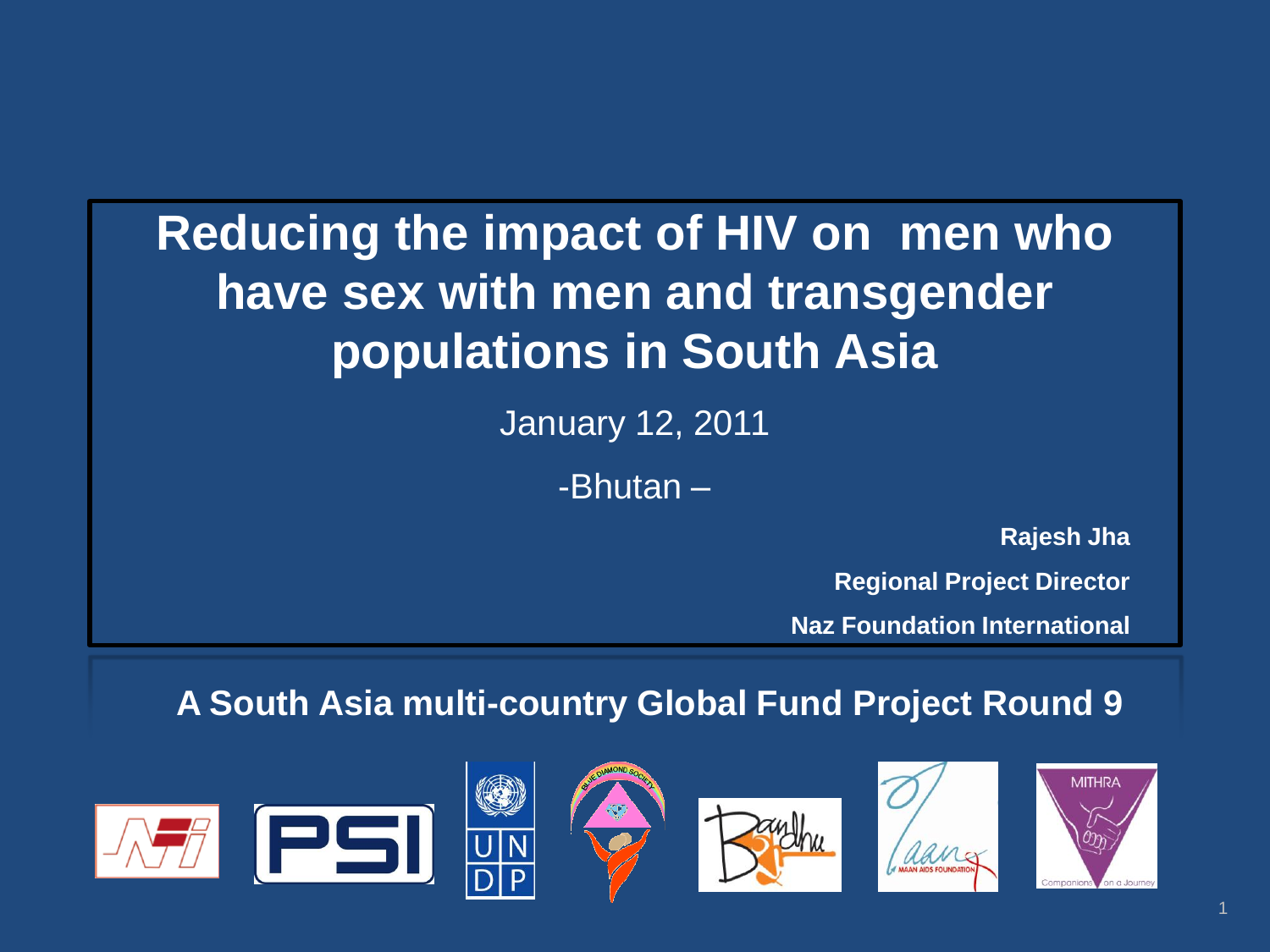Need for HIV/AIDS Program addressing MSM & TG in South Asia

The **Asian Epidemic Model** estimates that without improved HIV prevention successes

 **the number of MSM becoming infected with HIV will increase greatly** within the next ten years, and that

 **MSM will form the highest proportion of people being infected with HIV** (Figure 2.16 on page 57 of Redefining AIDS In Asia, the 2008 report by the Commission for AIDS in Asia)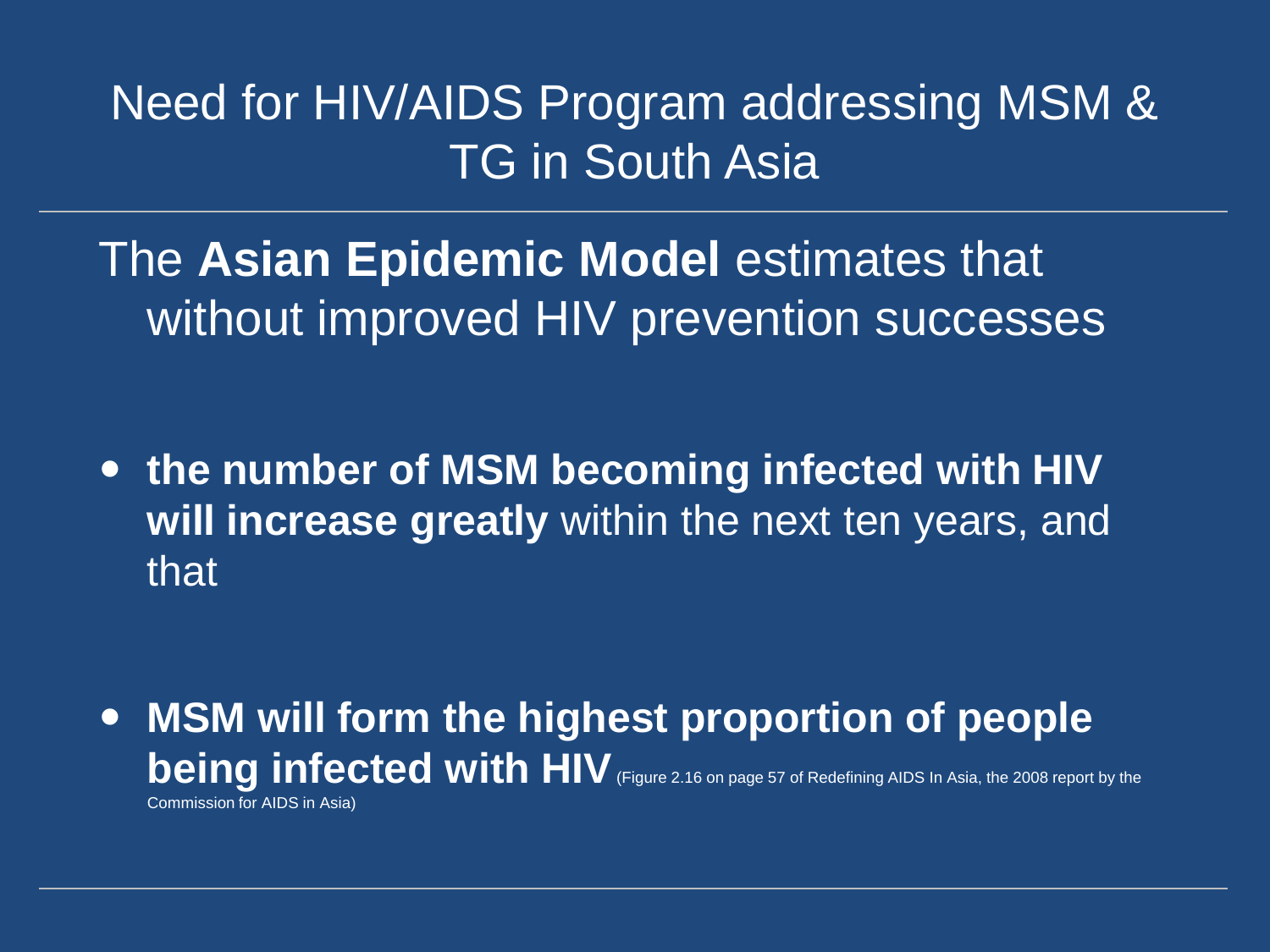#### **EARLY SUCCESS, POTENTIAL FUTURE FAILURE AND A GROWING MSM EPIDEMIC IN ASIA**



- Current male clients of sex workers Men who have sex with men
- Males who are not now in at-risk populations
- Injecting drug users
- All sex workers (including injecting and non-injecting)
- $\Box$  Females who are not now in at-risk population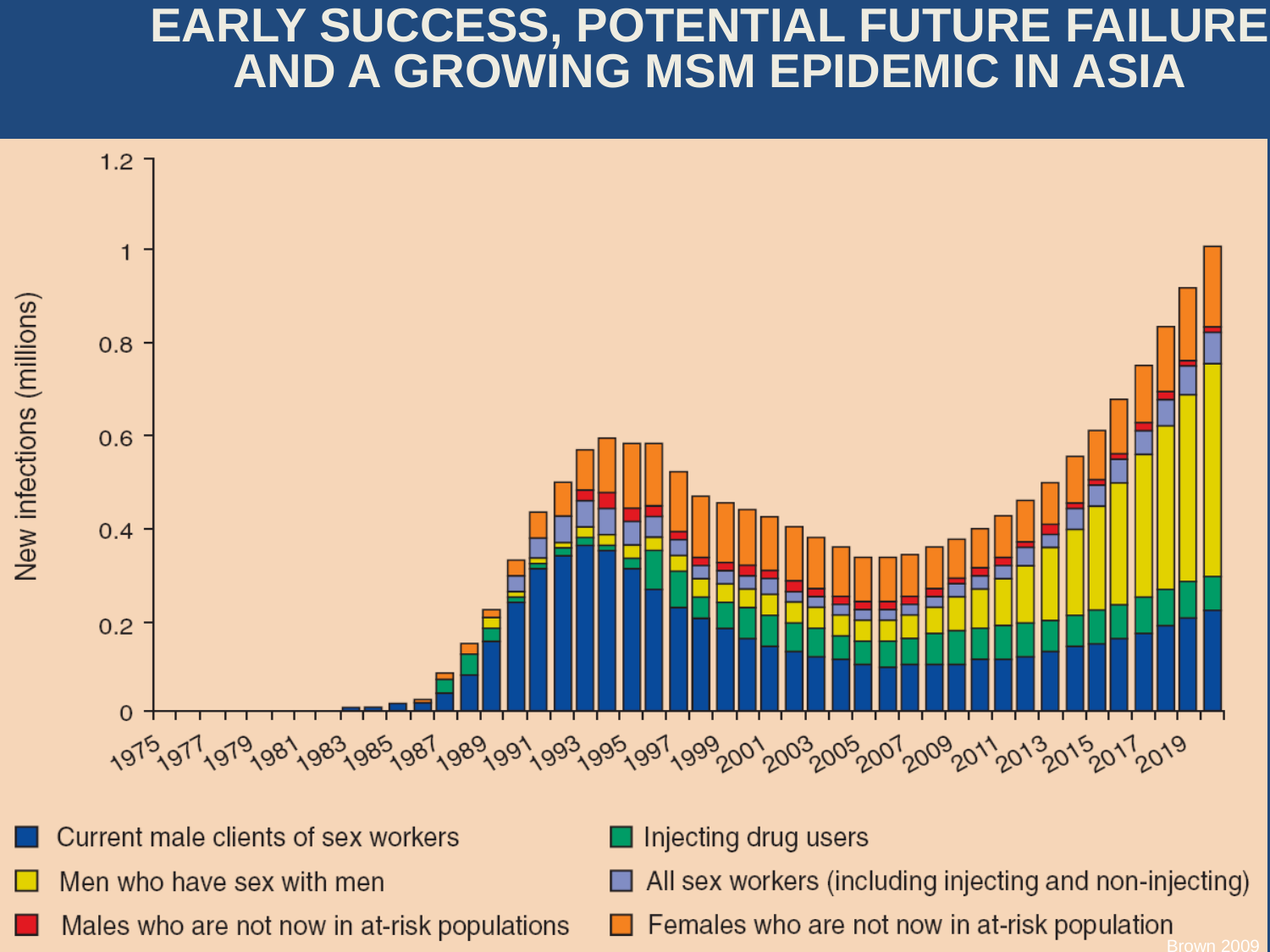## **Countries involved**

- 1. Afghanistan
- 2. Bangladesh
- **3. Bhutan**
- 4. India
- 5. Nepal
- 6. Pakistan
- 7. Sri Lanka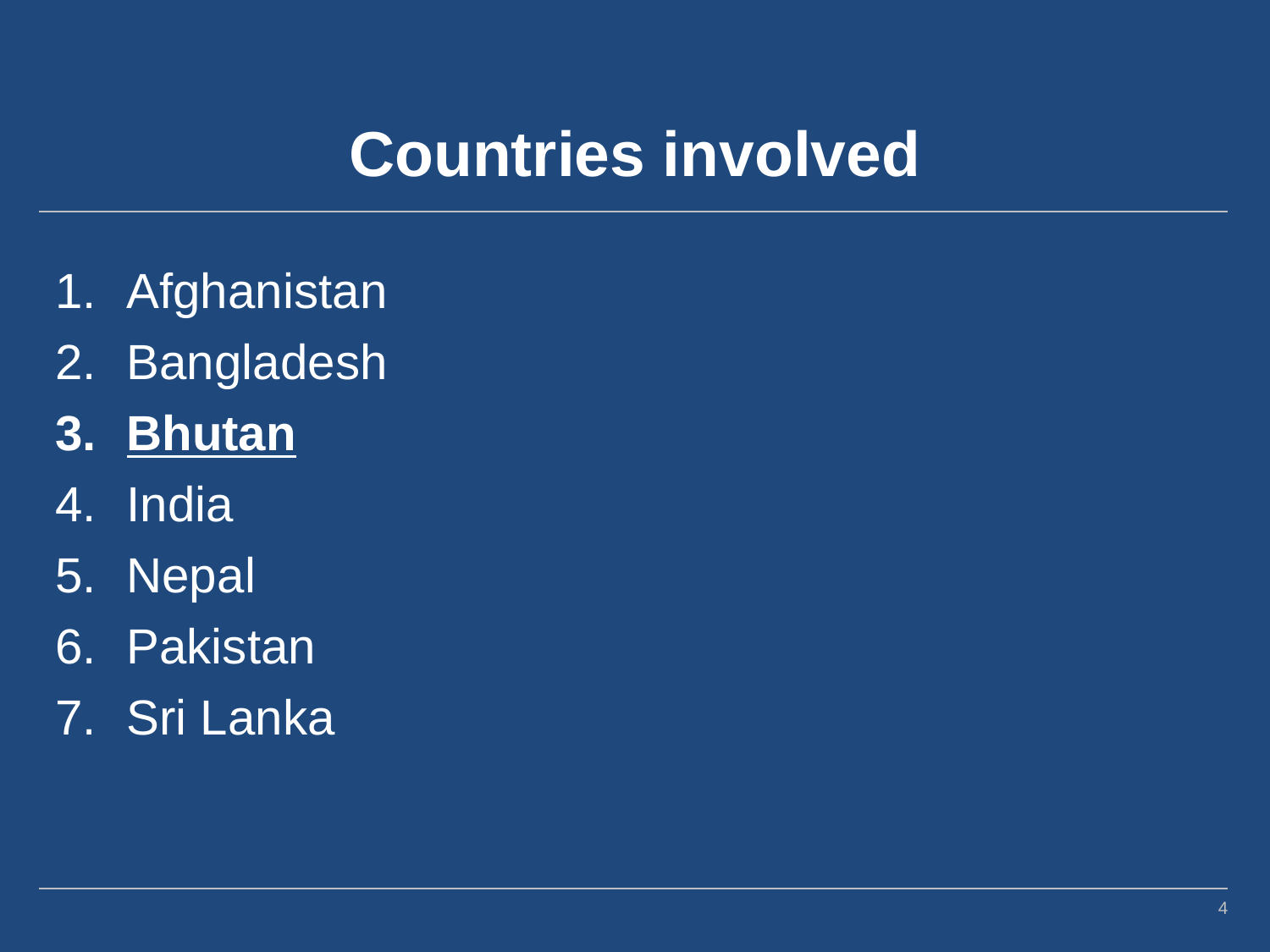#### **Partners**

| <b>PSI Nepal</b>  | Regional<br><b>Partners</b> | <b>Grant management</b>                                                                    |
|-------------------|-----------------------------|--------------------------------------------------------------------------------------------|
| <b>NFI</b>        |                             | Regional-level and country-level technical assistance<br>and support                       |
| <b>UNDP</b>       |                             | Regional-level support on advocacy and policy<br>development                               |
| Afghanistan       | Country<br><b>Partners</b>  | To be developed. In-country technical assistance,<br>along with MSM and TG CBO development |
| <b>Bangladesh</b> |                             | BSWS – in-country capacity building and advocacy                                           |
| <b>Bhutan</b>     |                             | <b>Ministry of Health</b>                                                                  |
| India             |                             | MAAN – in-country capacity building and advocacy                                           |
| <b>Nepal</b>      |                             | BDS – in-country capacity building and advocacy                                            |
| <b>Pakistan</b>   |                             | To be developed. In-country technical assistance,<br>along with MSM and TG CBO development |
| Sri Lanka         |                             | CoJ – in-country capacity building and advocacy                                            |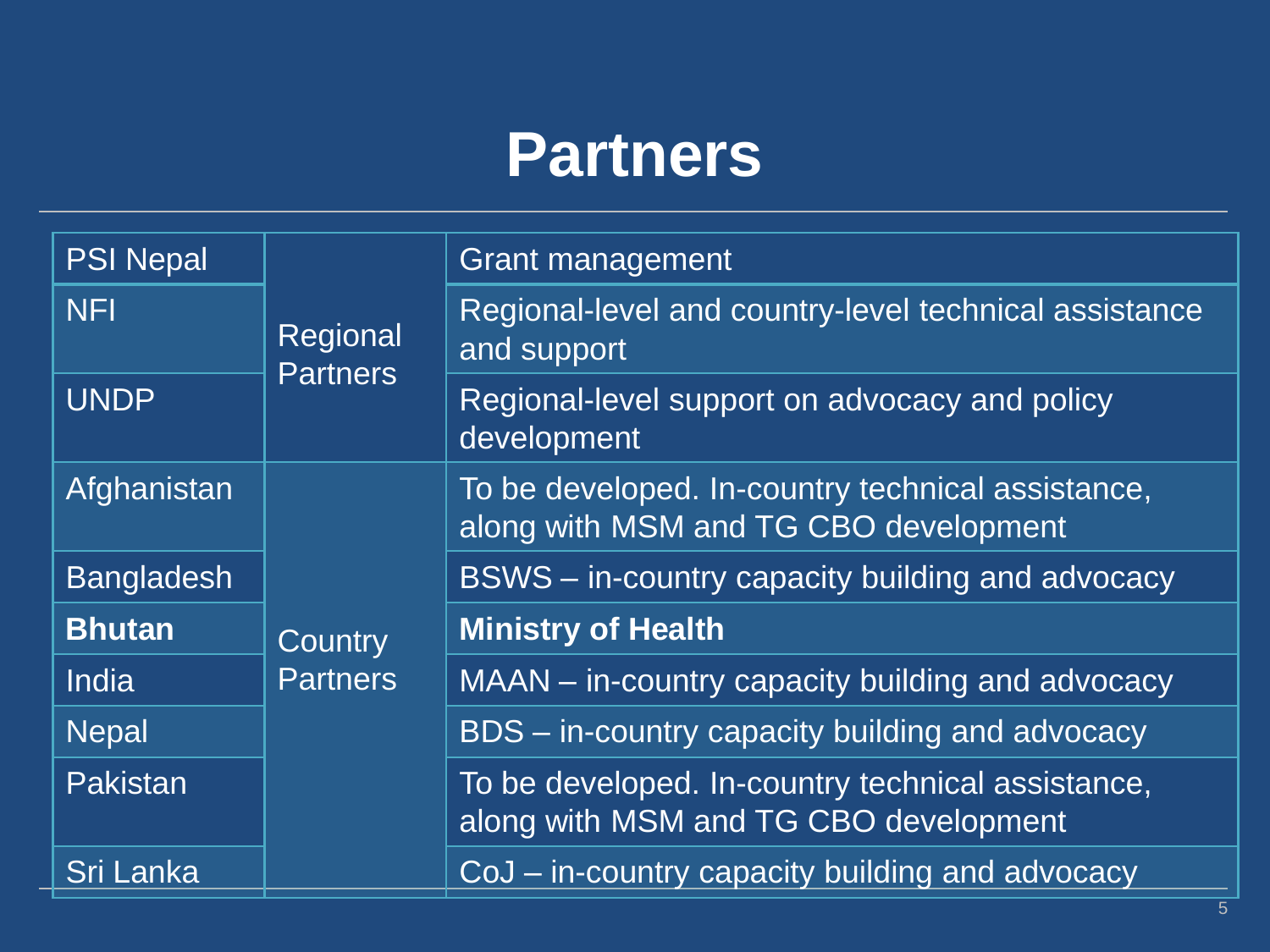

To reduce the impact of HIV and AIDS on men who have sex with men (MSM) and transgender populations (TG) in South Asia\*

\*We use the term South Asia here to cover the seven countries specifically addressed in this proposal

*This includes reducing vulnerability, and minimising the risk for further spread of HIV among MSM and TG in South Asia*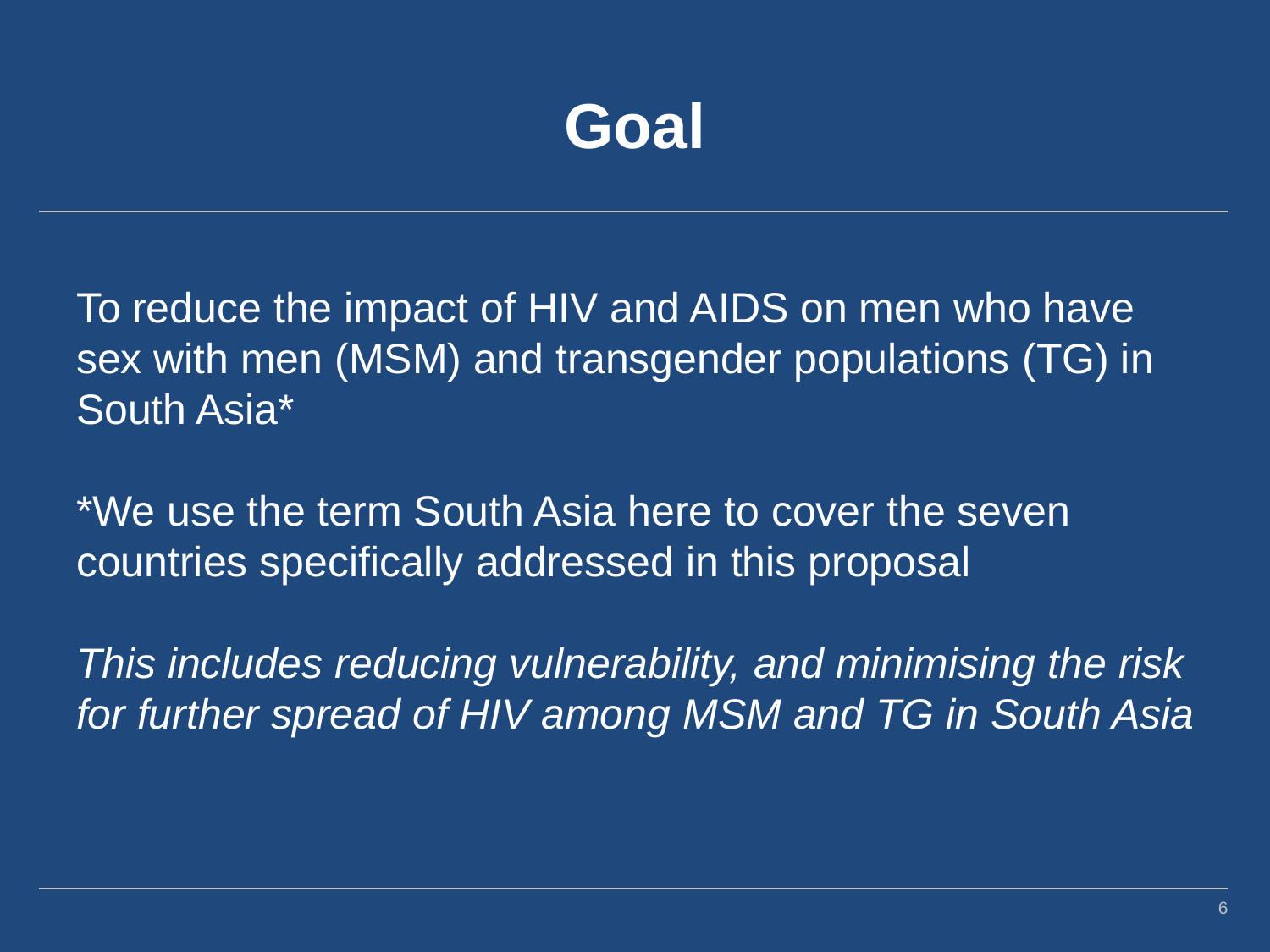### **Objectives**

To increase capacity and improve the delivery of HIVrelated services for MSM and TG in South Asian countries

To improve the policy environment with regard to MSM, TG, and HIV related-issues in South Asian countries

To improve strategic knowledge on MSM, TG, and HIVrelated issues in South Asian countries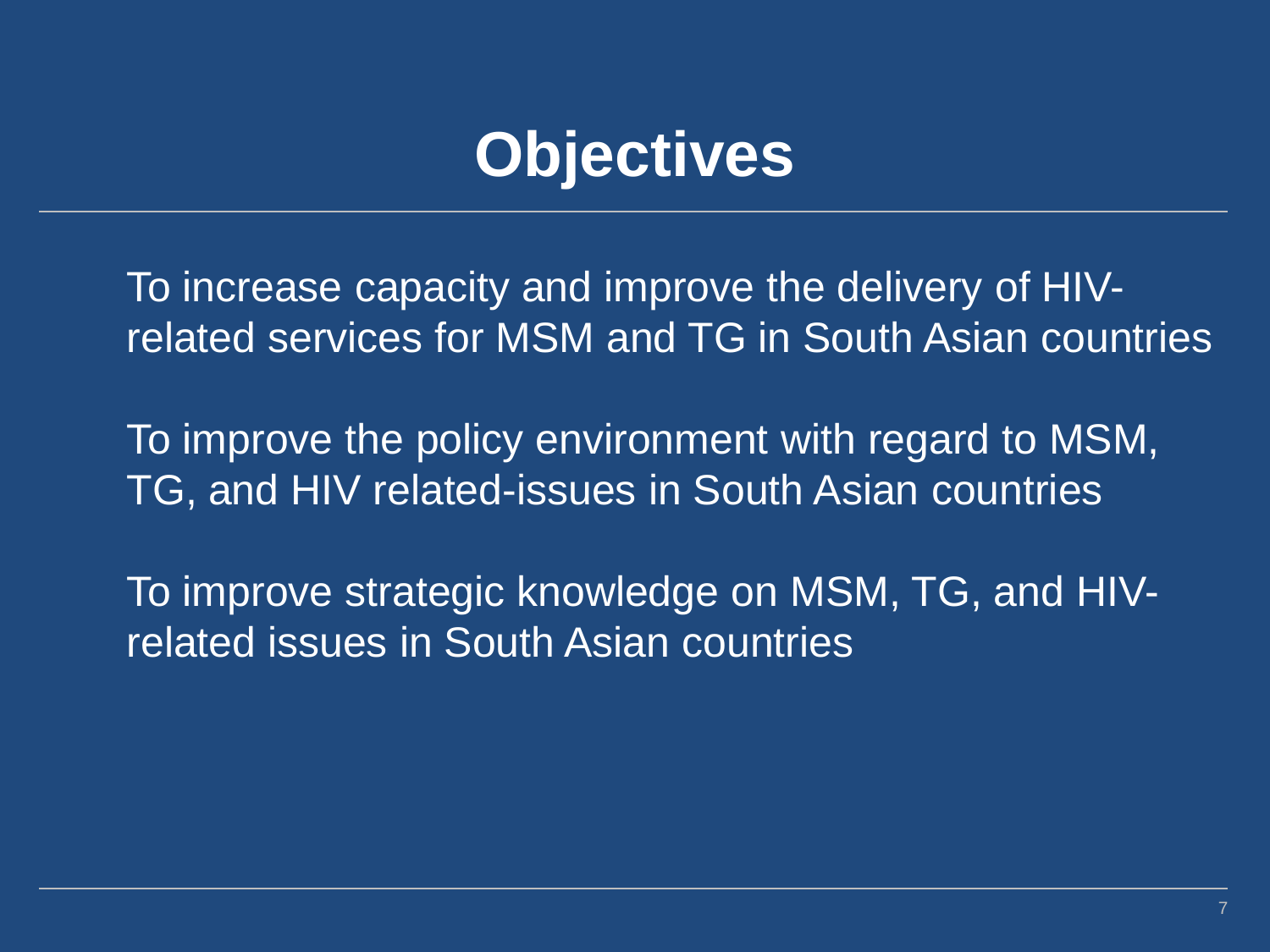# **Why a multi-country approach?**

- More **effective:** similarities across countries that affect the risks and vulnerability of MSM and TG to HIV, including sexual and gender identities, social norms, stigma and discrimination, and restrictive legislation and law enforcement. Because of these similarities, knowledge, skills and resources developed in one country can often be applied in other countries.
- It is more **economic** because of economies of scale, as this support can be provided across a number of countries, and therefore fewer resources (financial, human and other) are needed.
- It is a more **efficient** use of resources (human, financial and other), as resources can be shared across a number of countries, gaining greater utility from them.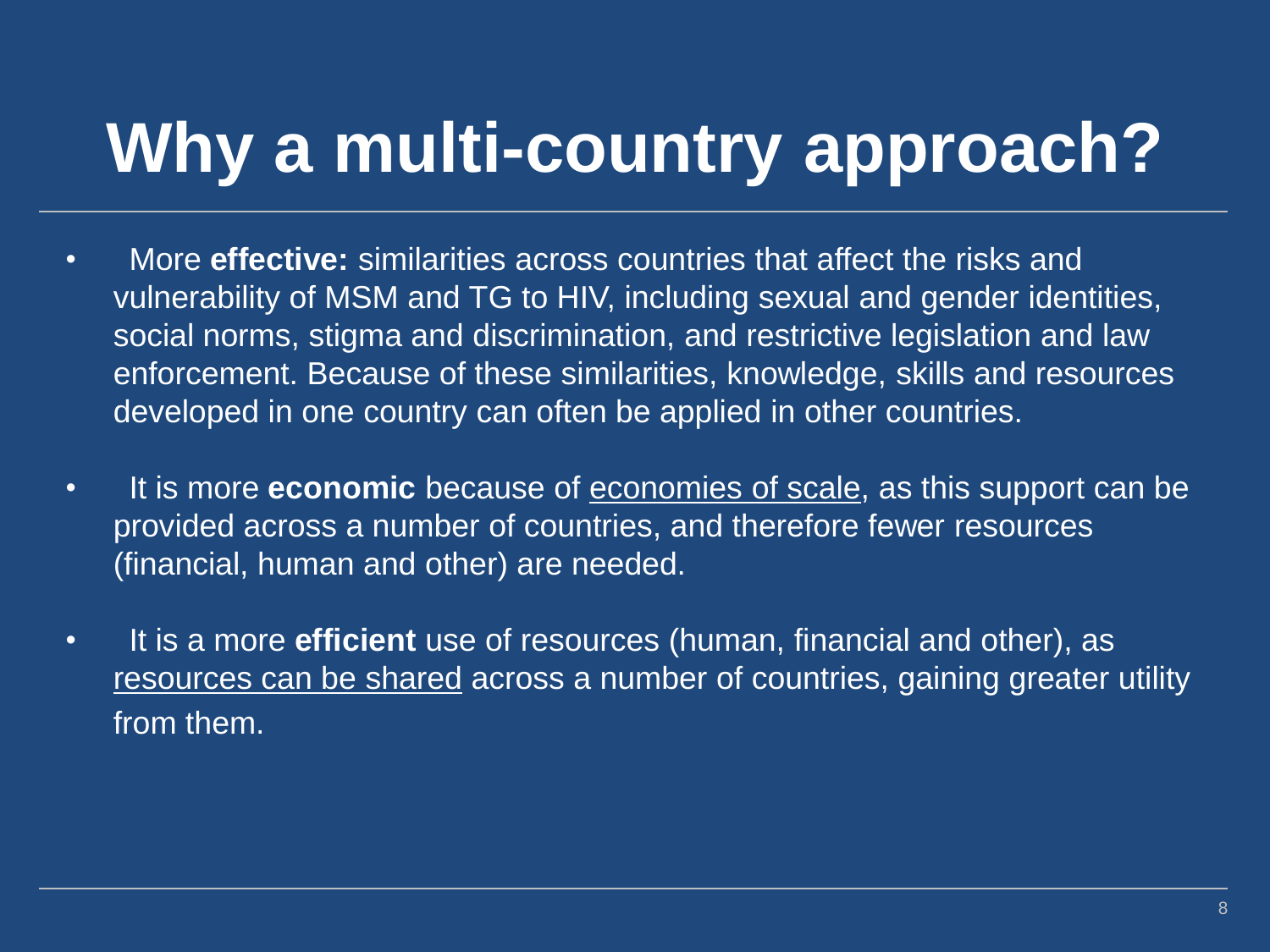#### **Issues… Bhutan**

- Stigma & discrimination impeding MSM & TG from accessing services
- Available services are not designed to meet MSM & TG issues
- No specific MSM, TG, and HIV-related service provision
- Support required for:
	- addressing policy issues
	- developing HIV-related services for MSM and TG
	- undertaking any necessary research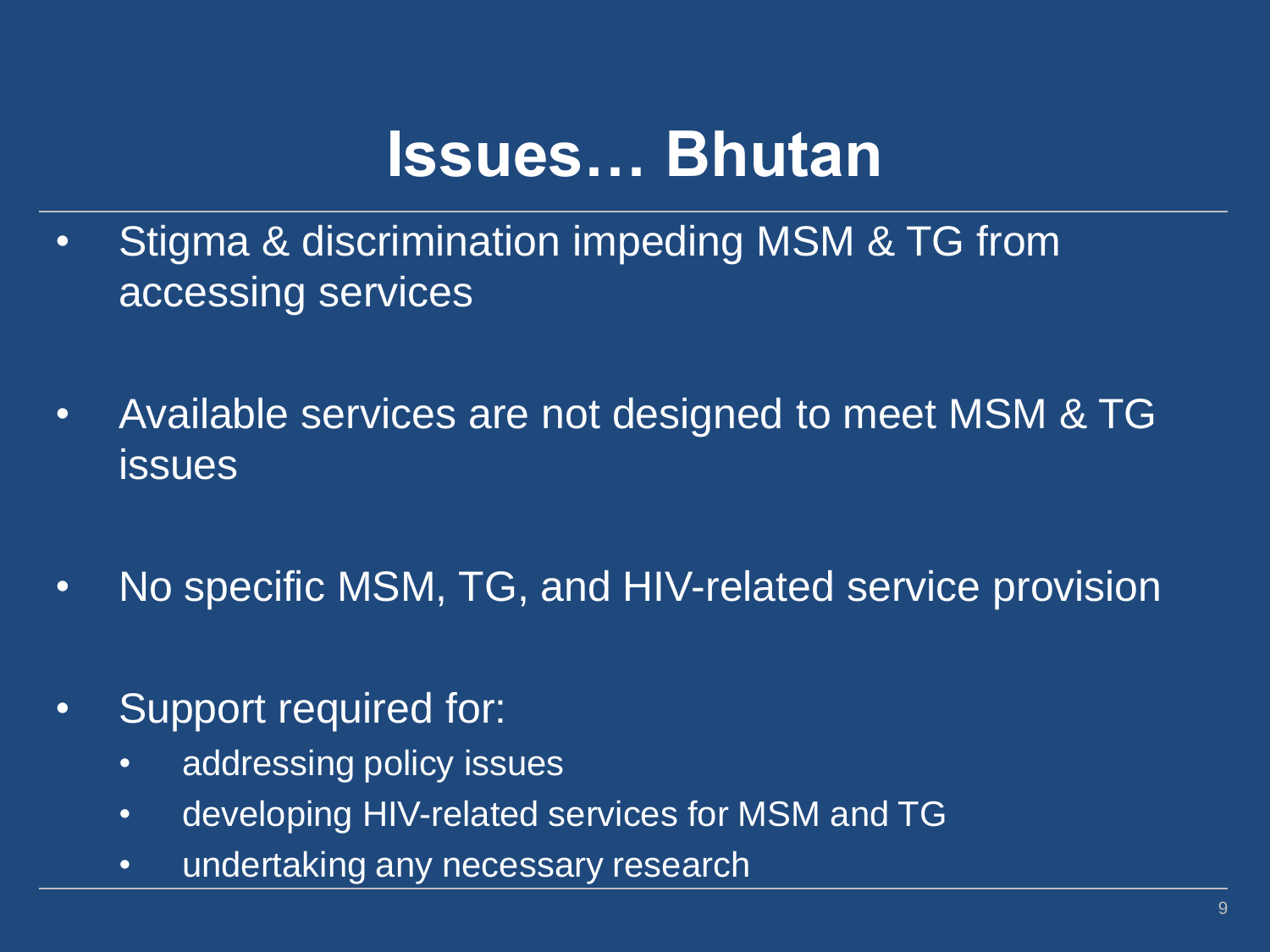## **The Project in Bhutan**

| <b>Current Characteristics</b> | →"Transform <del>"</del>                                  | <b>Future Characteristics</b>      |
|--------------------------------|-----------------------------------------------------------|------------------------------------|
| Policy environment?            | Understanding MSM, TG issues<br>and perspectives          | <b>Enabling policy environment</b> |
| Stigma?                        |                                                           | Care providers mapped              |
| Access to service?             | Creating enabling policy<br>environment                   | Improved access to appropriate     |
|                                |                                                           | and sensitive sexual health        |
| Services not tailored          | Capacity building,<br><b>Community Mobilization &amp;</b> | services for MSM, TG               |
| for MSM and TG population?     | advocacy                                                  |                                    |
|                                | <b>PSI</b><br><b>NFI</b><br><b>UNDP</b><br><b>NACP</b>    |                                    |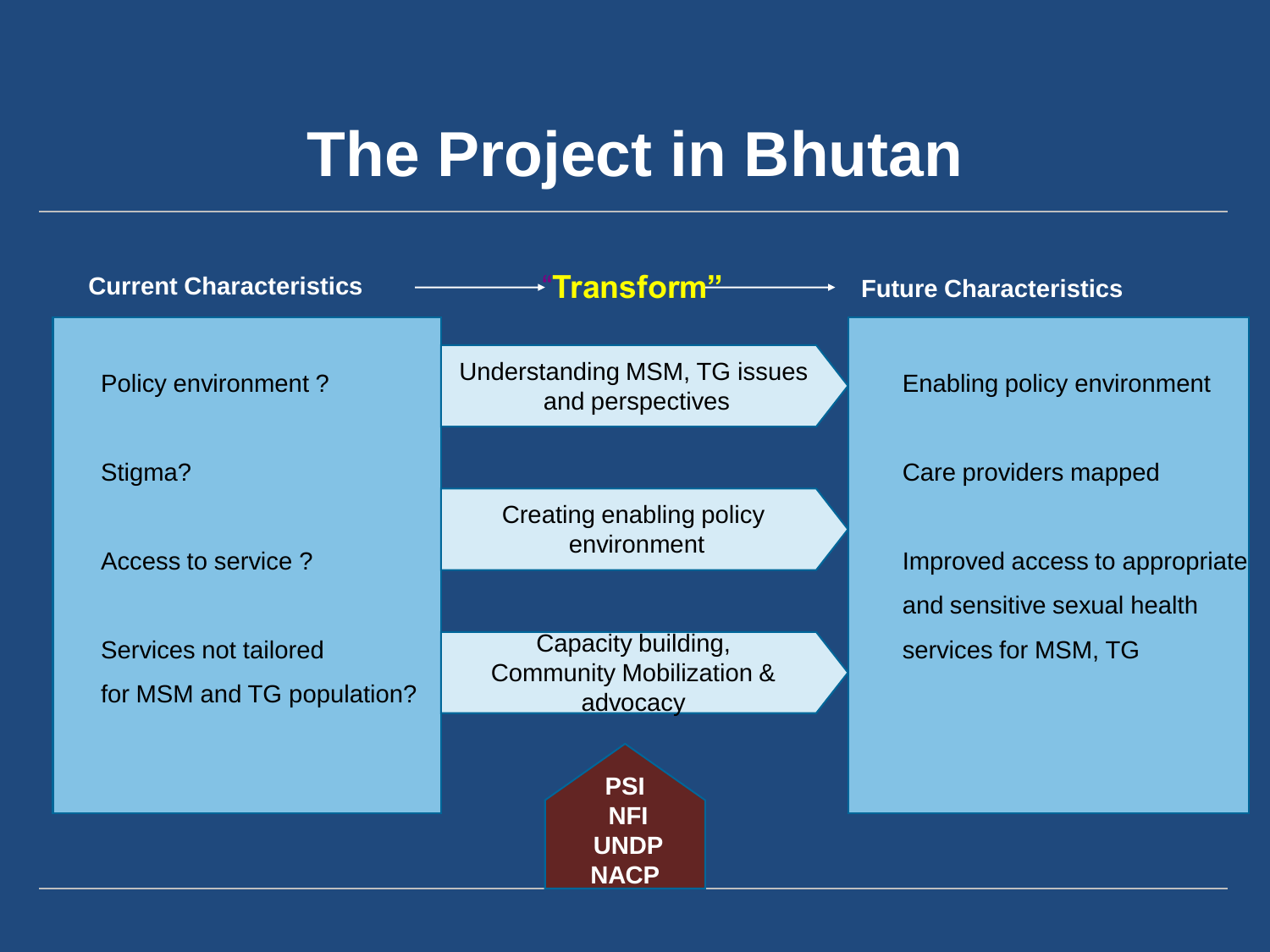#### **Impact and outcomes**

**Whilst Bhutan does not currently report on the indicators below, advocacy support may be provided to address this gap:**

•Impact - % of men who have sex with men who are HIV infected in Bhutan (UNGASS indicator)

•Outcome - % of men reporting the use of a condom the last time they had anal sex with a male partner in Bhutan (UNGASS indicator)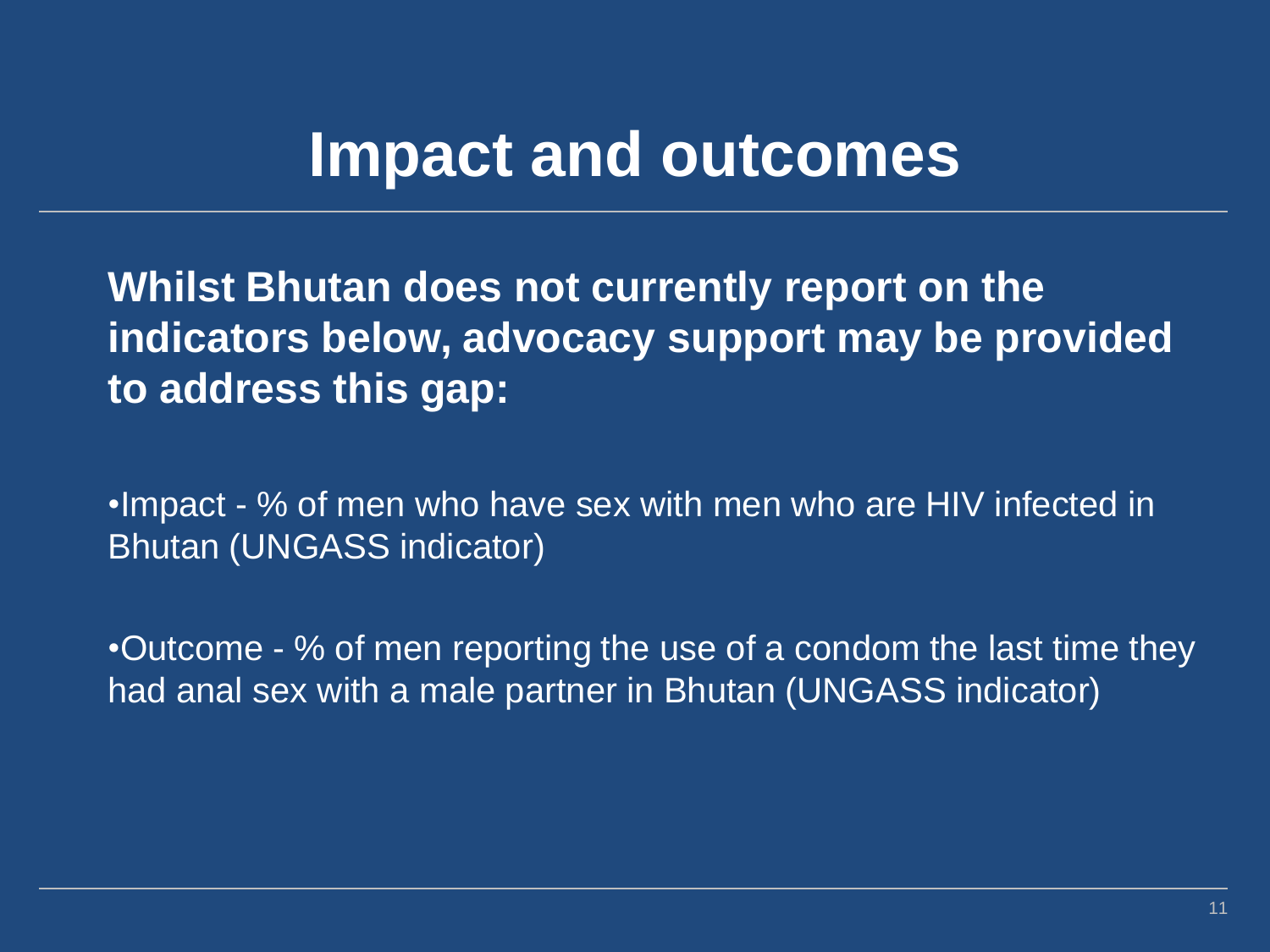## **MSM, TG, and HIV-related service provision**

#### **Major support proposed:**

- Provision of on-going technical assistance and support to develop, and support the work of existing organisations
- Increasing their capacity for advocacy and policy development work, towards developing an enabling environment for MSM and TG HIVrelated services, and the provision of HIV-related service to MSM and TG
- BCC resource development
- In-country, and multi-country operational and other research, towards establishing good practice and identifying MSM, TG, and HIV-related issues and needs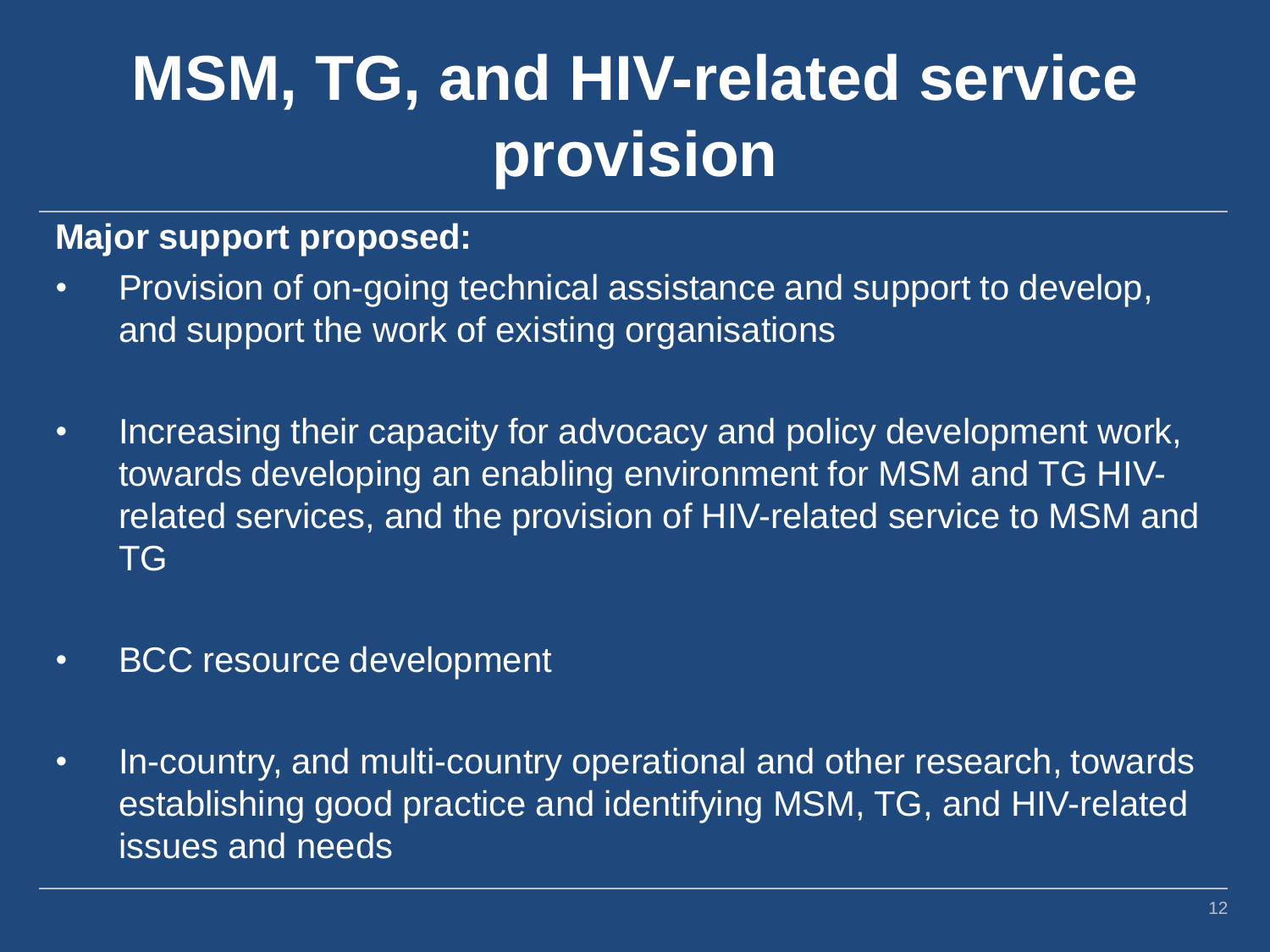## **Role of PSI/Nepal**

#### **Main activities:**

Overall grant management

Monitoring and evaluation

Procurement of commodities (condoms, lubricants etc.) for Afghanistan and Pakistan

Organise and manage semi-annual meetings of the GF project executive committee

With NFI, organise and manage semi-annual meetings of the country-level partners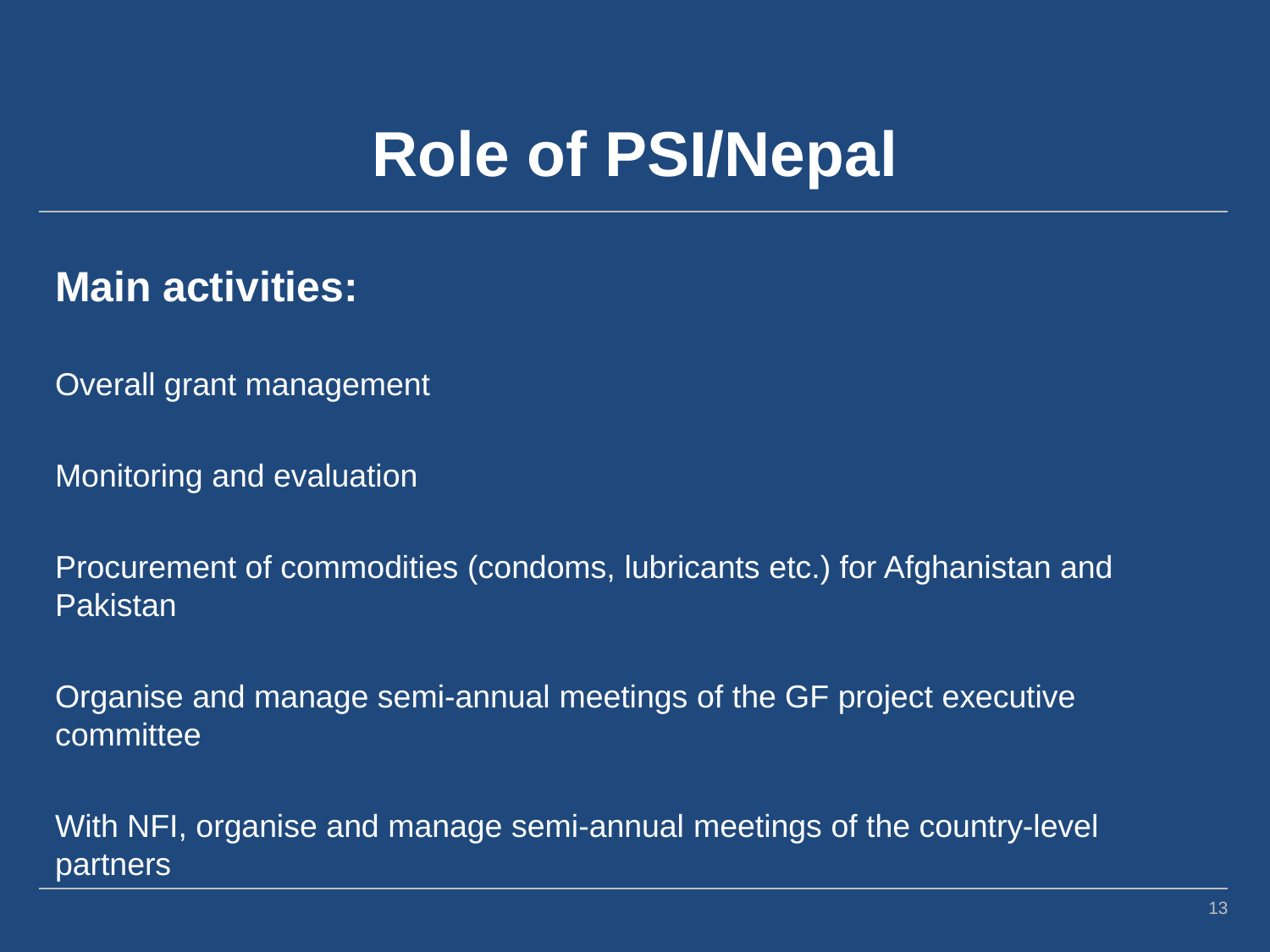## **Role of NFI**

#### **Main activities:**

On-going technical assistance and support provided to country partners through seconded advisors, along with a regional knowledge and training centre

BCC resources development that can be shared, and support for in-country resource development

Work with country partners to develop country specific advocacy strategies on MSM, TG and HIV-related issues, and undertake a range of national policy and advocacy activities, to support national programmes on MSM, TG, and HIV-related **issues** 

Undertake psychosocial, policy research, and operations research on MSM, TG, and HIV-related issues with country partners and the UNDP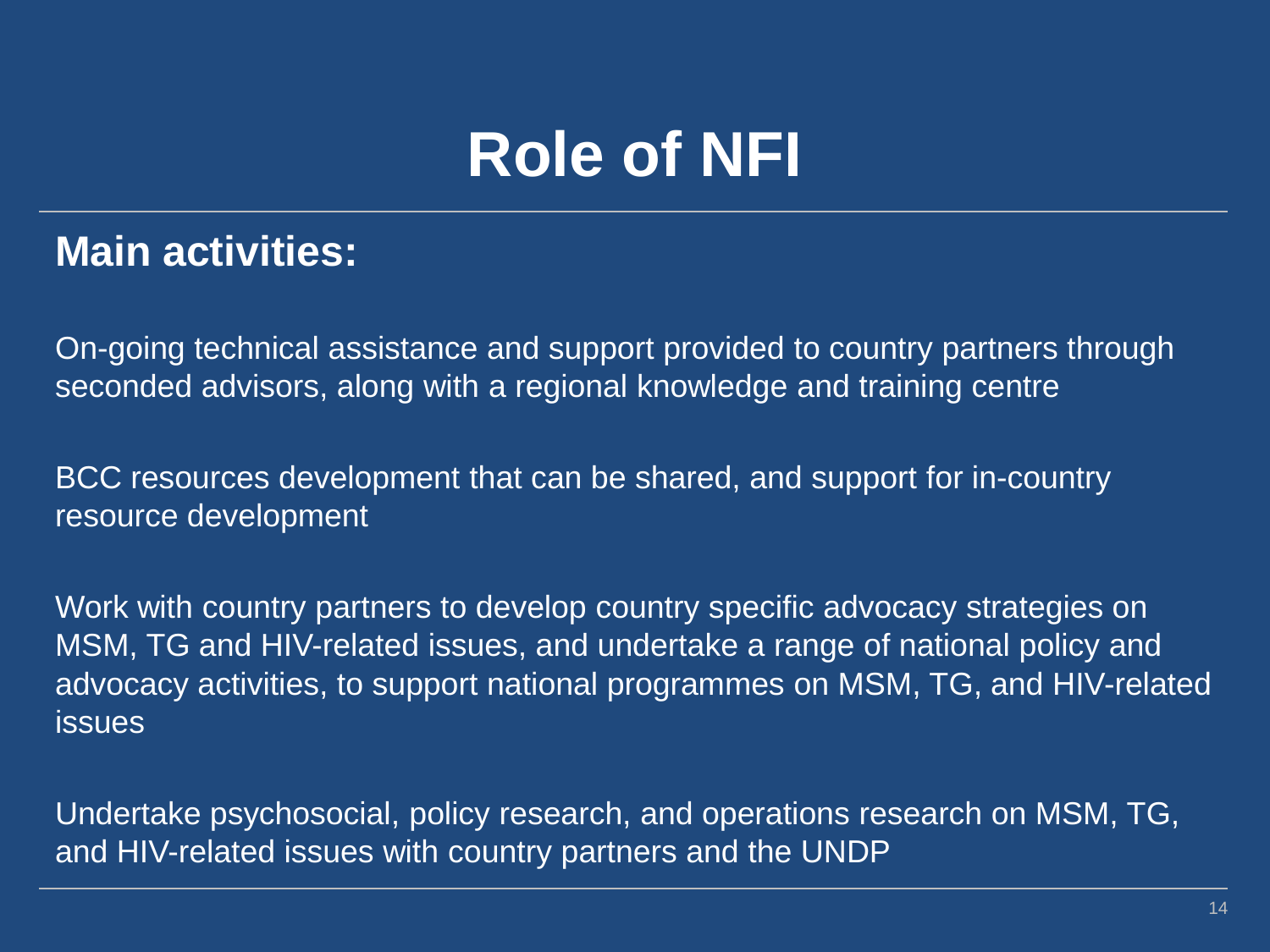### **Role of the UNDP**

#### **Main activities:**

- Increasing regional policy and advocacy efforts and leadership of multisector stakeholders, on reducing the impact of HIV on MSM and TG populations
- Developing and disseminating regional and national strategic information on MSM, TG, and HIV-related issues
- Strengthening policy and advocacy support to existing sub-regional and national networks of MSM and TG populations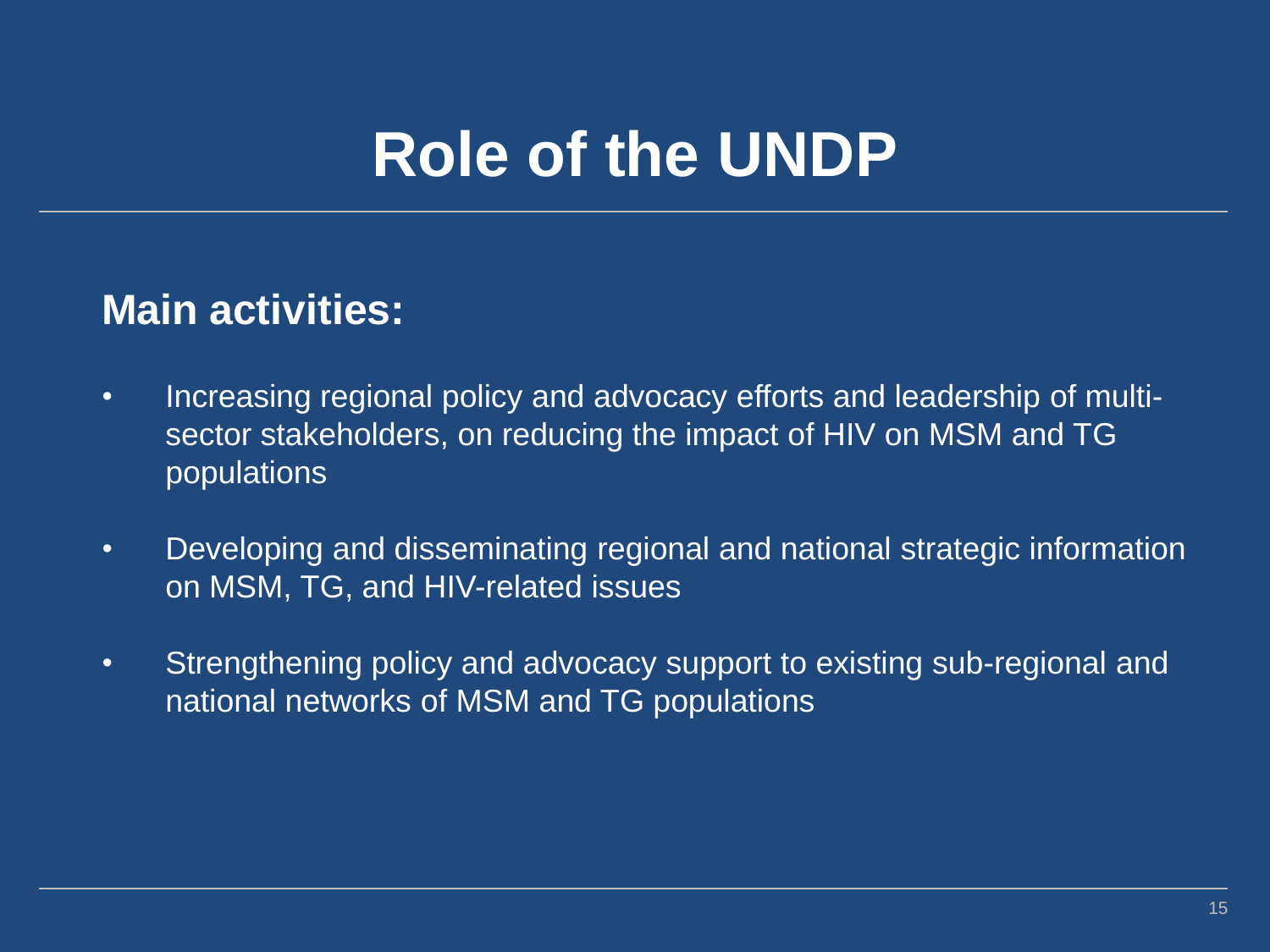### **BHUTAN: Country Plan**

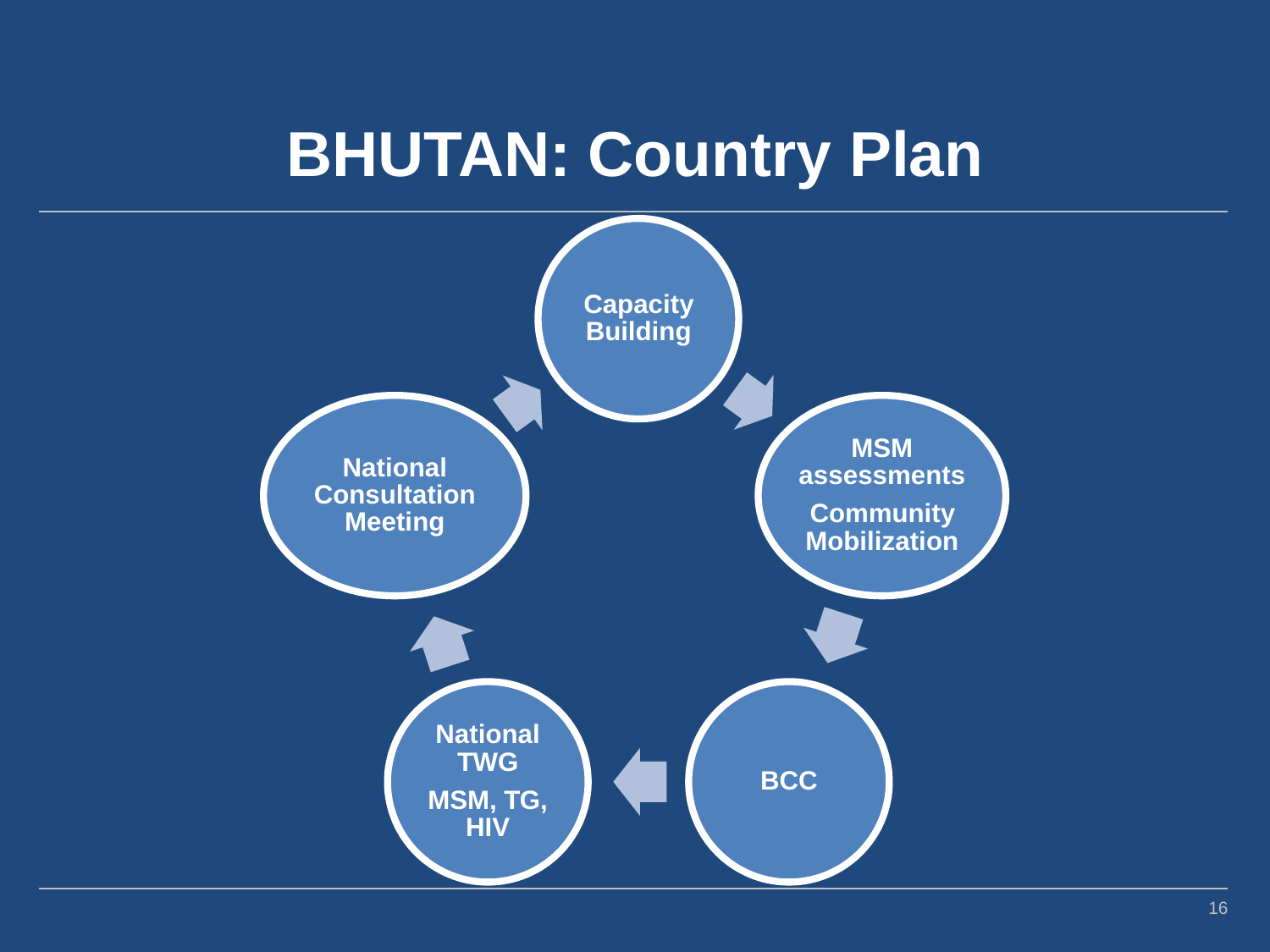### **BHUTAN: Country Plan**

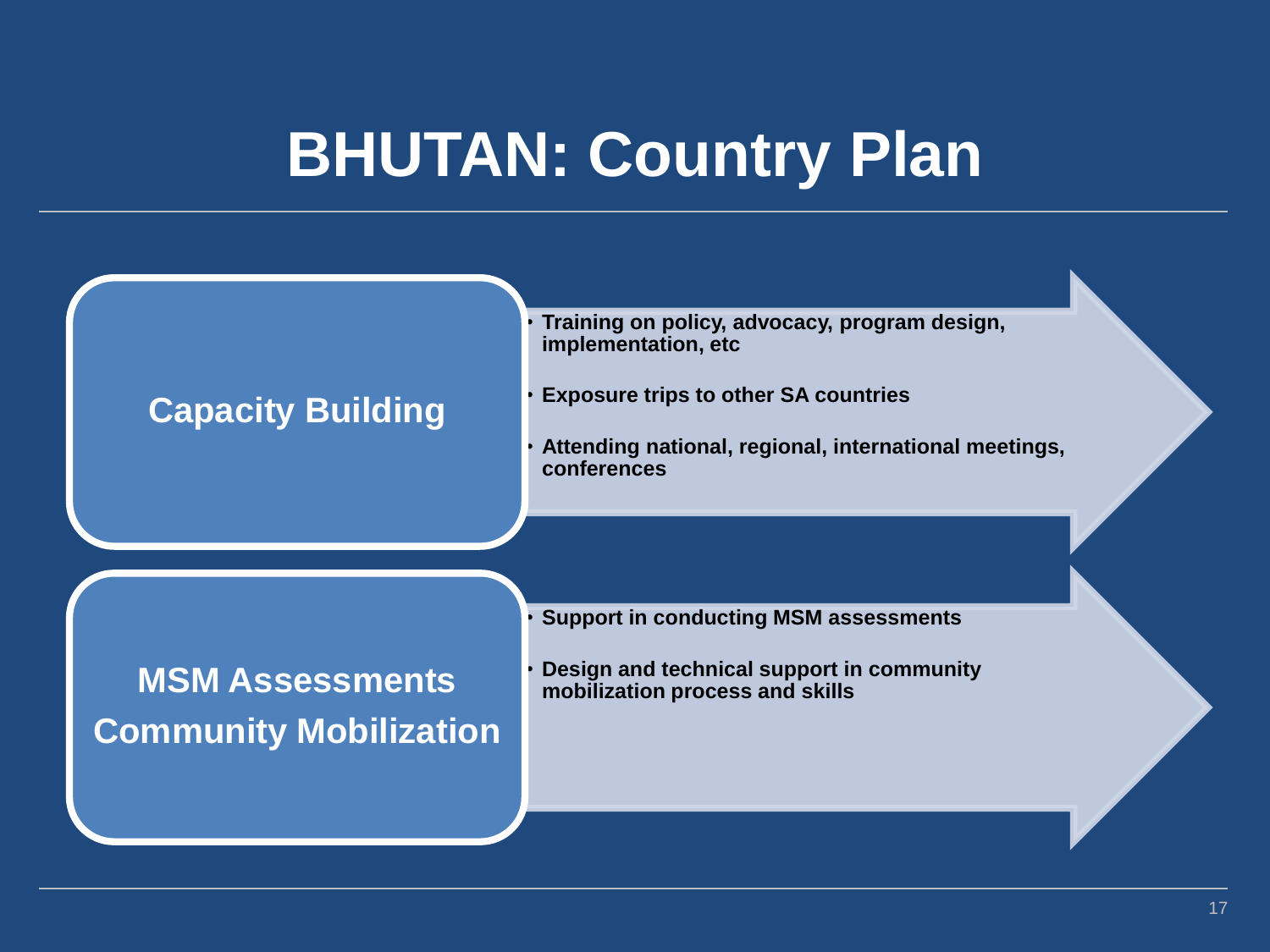### **BHUTAN: Country Plan**

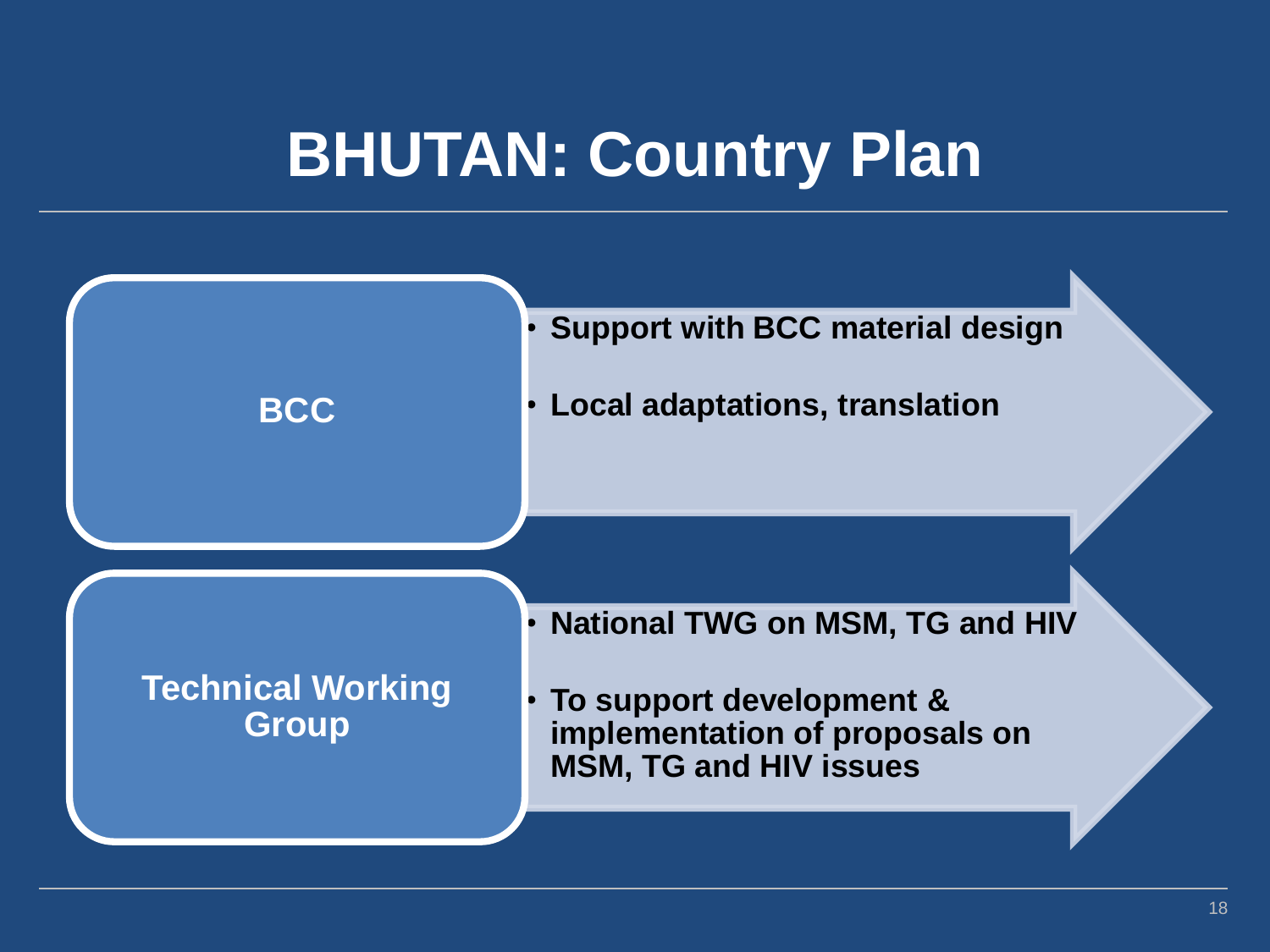#### **In Bhutan…**